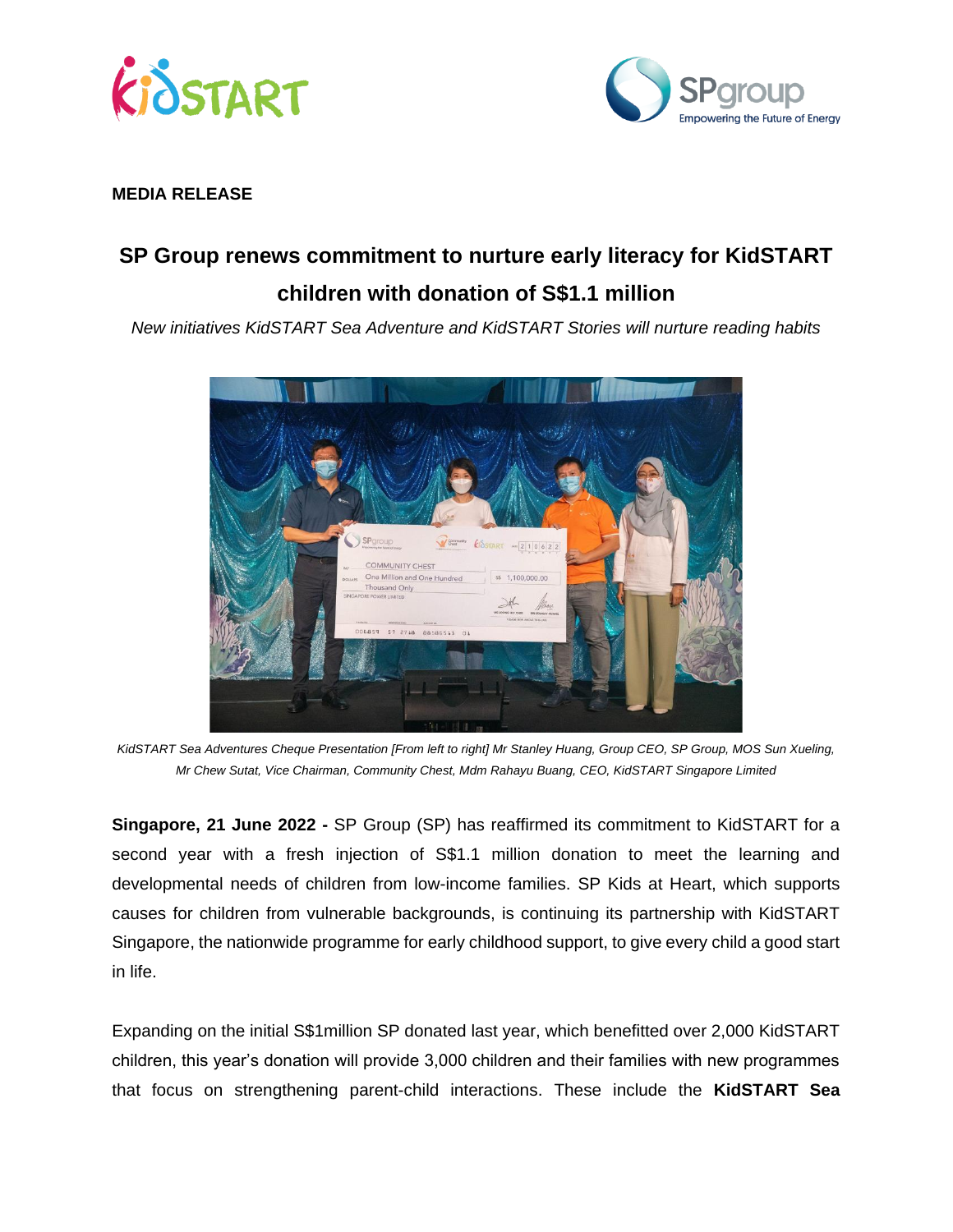



**Adventures** interactive play and the upcoming **KidSTART Stories** to nurture reading habits and early literacy among the children. The new initiative is on top of existing forms of assistance that SP Group has been providing, such as learning resources and IT tools for child developmental needs and financial support to address urgent essential needs.

SP's staff volunteers, known as SP Heart Workers, have been packing and delivering the tools and resources to each child and will continue to do so with the items purchased with SP's donations this year.

KidSTART mother of five children, Madam Roziana Binte Ramli used to have to sit with her children at the common corridor and sought permission from neighbours to share their internet access for the children's online learning. With the sponsored IT tools, her children can now attend online programmes and learn in the comfort of their home. Another KidSTART caregiver, Mdm Moey Choy Yin also benefited from SP Group's sponsorship as it allowed her grandchildren to participate in engaging activities online, such as storytelling. Being a caregiver of a six-year-old child and two older children with developmental issues, the IT support helped the children participate in useful learning activities beyond school.

KidSTART and SP launched the new initiative today at Aliwal Arts Centre - the first **KidSTART Sea Adventures**, with 30 KidSTART families enjoying the interactive production, soaking up the pre-show activities such as making sea-themed head gears, hand puppetry, lanterns and even dressing up as sea creatures at the photobooths, facilitated by SP Heart Workers. The event was graced by **Ms Sun Xueling**, Minister of State, Ministry of Home Affairs and Ministry of Social and Family Development.

Group CEO of SP Group, Stanley Huang said, "Through our fruitful partnership with KidSTART, we are heartened that children from low-income families can benefit from quality learning in their formative years. SP Group has been pleased to contribute towards resources, digital tools and activities to enrich their development journey. We look forward to extending more support this year, through SP's funding and volunteering with children in programmes that are engaging, educational and fun for the whole family."